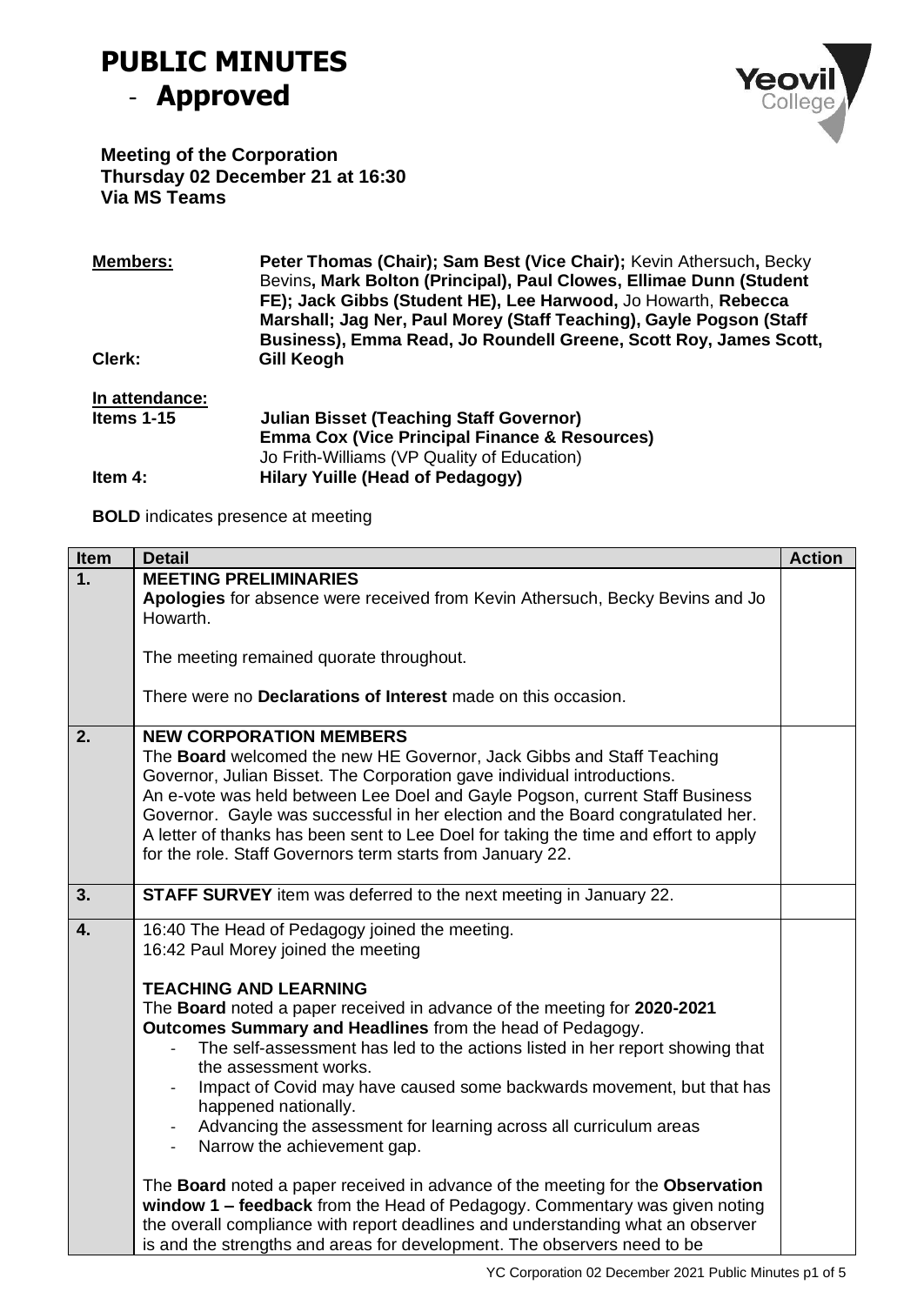|    | standardised with action plans. This will be taken to CQA then back to full<br>Corporation.                                                                                                                                                                                                                                                                                                                                                                                                                                                                                                                                                                                                                                                                                                                                                                                                                                                                                                            |  |
|----|--------------------------------------------------------------------------------------------------------------------------------------------------------------------------------------------------------------------------------------------------------------------------------------------------------------------------------------------------------------------------------------------------------------------------------------------------------------------------------------------------------------------------------------------------------------------------------------------------------------------------------------------------------------------------------------------------------------------------------------------------------------------------------------------------------------------------------------------------------------------------------------------------------------------------------------------------------------------------------------------------------|--|
|    | The Chair noted it would be interesting to see the $2^{nd}$ and $3^{rd}$ windows.                                                                                                                                                                                                                                                                                                                                                                                                                                                                                                                                                                                                                                                                                                                                                                                                                                                                                                                      |  |
|    | 17:04 Emma Read joined the meeting.<br>17:10 The Head of Pedagogy left the meeting.                                                                                                                                                                                                                                                                                                                                                                                                                                                                                                                                                                                                                                                                                                                                                                                                                                                                                                                    |  |
| 5. | <b>MINUTES OF THE LAST MEETING</b><br>The Board unanimously Approved the confidential and public minutes as true and<br>accurate records of the meeting held on 07 October 2021. Website publication of<br>the public minutes was unanimously Approved.                                                                                                                                                                                                                                                                                                                                                                                                                                                                                                                                                                                                                                                                                                                                                |  |
| 6. | <b>MATTERS ARISING (MA)</b><br>The Action and Query sheets were Noted and accepted. Actions were either<br>complete, included elsewhere on today's agenda or being appropriately tracked<br>and carried forward.                                                                                                                                                                                                                                                                                                                                                                                                                                                                                                                                                                                                                                                                                                                                                                                       |  |
| 7. | <b>CHAIR'S REPORT</b><br>The Board Noted the Chairs verbal report. Paul Morey was thanked by the Chair<br>on behalf of the Corporation for his contribution. The Strategy Day agenda which<br>will be the same format as the previous strategy day as it was noted it had been<br>well attended. The suggestion of onsite meetings was taken and noted.<br>The Chair asked for contributions towards the review for the Principal and Clerk,<br>being held next week.<br>The Chair is acting Infrastructure Committee Chair until March and asked members<br>of the Board if they wanted to join the committee, they were welcome to do so.<br>Unfortunately, the Board were informed of the passing of Derek Esp, a long-<br>standing friend of the College and his contribution over the years was outstanding.<br>His expertise in education and his knowledge will be missed. The Graduation will<br>be dedicated to him and in time a permanent dedication to him will be made by the<br>College. |  |
| 8. | <b>CLERK'S REPORT</b><br>The Board noted the Clerks report.                                                                                                                                                                                                                                                                                                                                                                                                                                                                                                                                                                                                                                                                                                                                                                                                                                                                                                                                            |  |
| 9. | PRINCIPAL'S REPORT AND OPERATING STATEMENT<br>Members noted the Principals e-paper report and particular emphasis was shown<br>on the following.<br>16-18 Numbers<br>$\omega_{\rm{max}}$<br><b>Somerset NEETs</b><br>Lecturer Vacancies<br>DfE Build Progress.<br><b>SMT Capacity</b><br>IoT and Projects<br>$\overline{\phantom{a}}$<br><b>CMT Planning Days</b><br>- Ashdown Completion<br>- HTQ Pilot Contract Signing<br><b>Twilights and Application numbers</b><br>Risks<br>The Quality Improvement Plan – a folder with individual plans within was                                                                                                                                                                                                                                                                                                                                                                                                                                             |  |
|    | discussed.                                                                                                                                                                                                                                                                                                                                                                                                                                                                                                                                                                                                                                                                                                                                                                                                                                                                                                                                                                                             |  |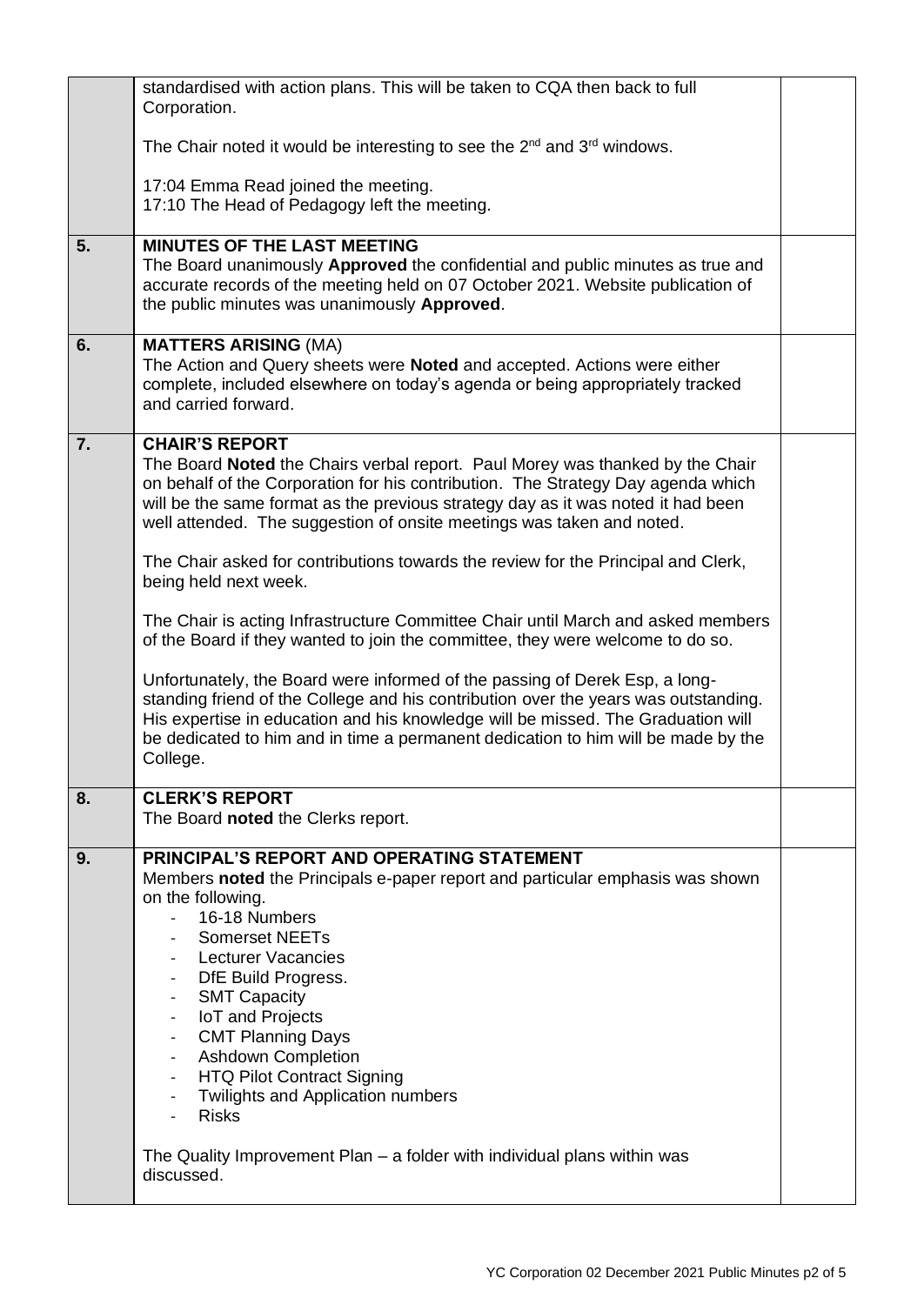|      | The VP F&R tabled the Operating Statement in its new form and its structure. The<br>QIP will feed into the OS. A further discussion as to which elements come to<br>Corporation is to be had. The Board noted it was an encouraging report.                                                                                                                                                             |  |
|------|---------------------------------------------------------------------------------------------------------------------------------------------------------------------------------------------------------------------------------------------------------------------------------------------------------------------------------------------------------------------------------------------------------|--|
|      | The Principal gave the members a verbal update on the SAR, noting it is being<br>focused on the QIP plan. The full self-assessment will be tabled at the strategy day<br>with a report prepared by Peter Green, giving guidance and making recommends<br>to Corporation if they should accept or not. Addendum, the SAR will initially go to<br>the CQA meeting in March, then the Corporation meeting. |  |
|      | A verbal update was given by the Principal regarding Climate Change Road Map.<br>The SALIX bid was to help write a sustainability plan, unfortunately we were<br>unsuccessful. Consultants have been instructed, Energise, who are developing a<br>full campus wide plan.                                                                                                                               |  |
| 10.C | <b>FINANCIAL UPDATE</b><br><b>Including Finance Committee Business</b><br>Further details on this item are recorded separately in a confidential set of minutes.                                                                                                                                                                                                                                        |  |
| 11.  | <b>FINANCIAL STATEMENTS PAPERWORK 2020-2021</b><br>Further details on this item are recorded separately in a confidential set of minutes.                                                                                                                                                                                                                                                               |  |
| 12.  | <b>INFRASTRUCTURE COMMITTEE</b><br>The Board noted there had not been a committee meeting since the last<br>Corporation meeting. The next meeting will be Monday 6th December, 21                                                                                                                                                                                                                       |  |
|      | However, it was noted the College is now providing catering services, an<br>opportunity to make savings and tenders will be out shortly. Delegated authority to<br>authorise the possible spend of £142K for food/vending supplies was requested for<br>approval as it is not in budget.                                                                                                                |  |
|      | The Board unanimously APROVED to give the infrastructure Committee delegated<br>authority for the Infrastructure Committee to approve the Catering Contracts for<br>food and vending machines.                                                                                                                                                                                                          |  |
| 13.  | <b>GOVERNOR UPDATES</b>                                                                                                                                                                                                                                                                                                                                                                                 |  |
|      | Updates were given by the Staff, Student and Independent Governors noting in<br>particular:                                                                                                                                                                                                                                                                                                             |  |
|      | CMT rota has been reinstated asking staff to walk around campus ensuring<br>lanyards and face masks are worn.                                                                                                                                                                                                                                                                                           |  |
|      | The staff questionnaire deadline was fast approaching.                                                                                                                                                                                                                                                                                                                                                  |  |
|      | The students are enjoying being back on campus and the majority have a<br>good attitude towards wearing masks.                                                                                                                                                                                                                                                                                          |  |
|      | Students are excited about the Ashdown renovation.                                                                                                                                                                                                                                                                                                                                                      |  |
| 14.  | LEGAL, POLICY and REGULATORY MATTERS<br>Student Union Financial Arrangements item was deferred until the 27 January 22<br>Corporation meeting.                                                                                                                                                                                                                                                          |  |
|      | The Board unanimously Approved the P23 2020-2021 Fees and Charges Policy.                                                                                                                                                                                                                                                                                                                               |  |
|      | 18:30 Rebecca Marshall left the meeting.                                                                                                                                                                                                                                                                                                                                                                |  |
|      | The verbal summary from the Lead Governor of Equality and Diversity was<br>deferred to the January Corporation meeting.                                                                                                                                                                                                                                                                                 |  |
|      | The Board noted a verbal summary from the Lead Governor of Safeguarding<br>giving an update on Safeguarding Refresher Training, noting Head of Student<br>Experience is taking a lead on the action plan.                                                                                                                                                                                               |  |